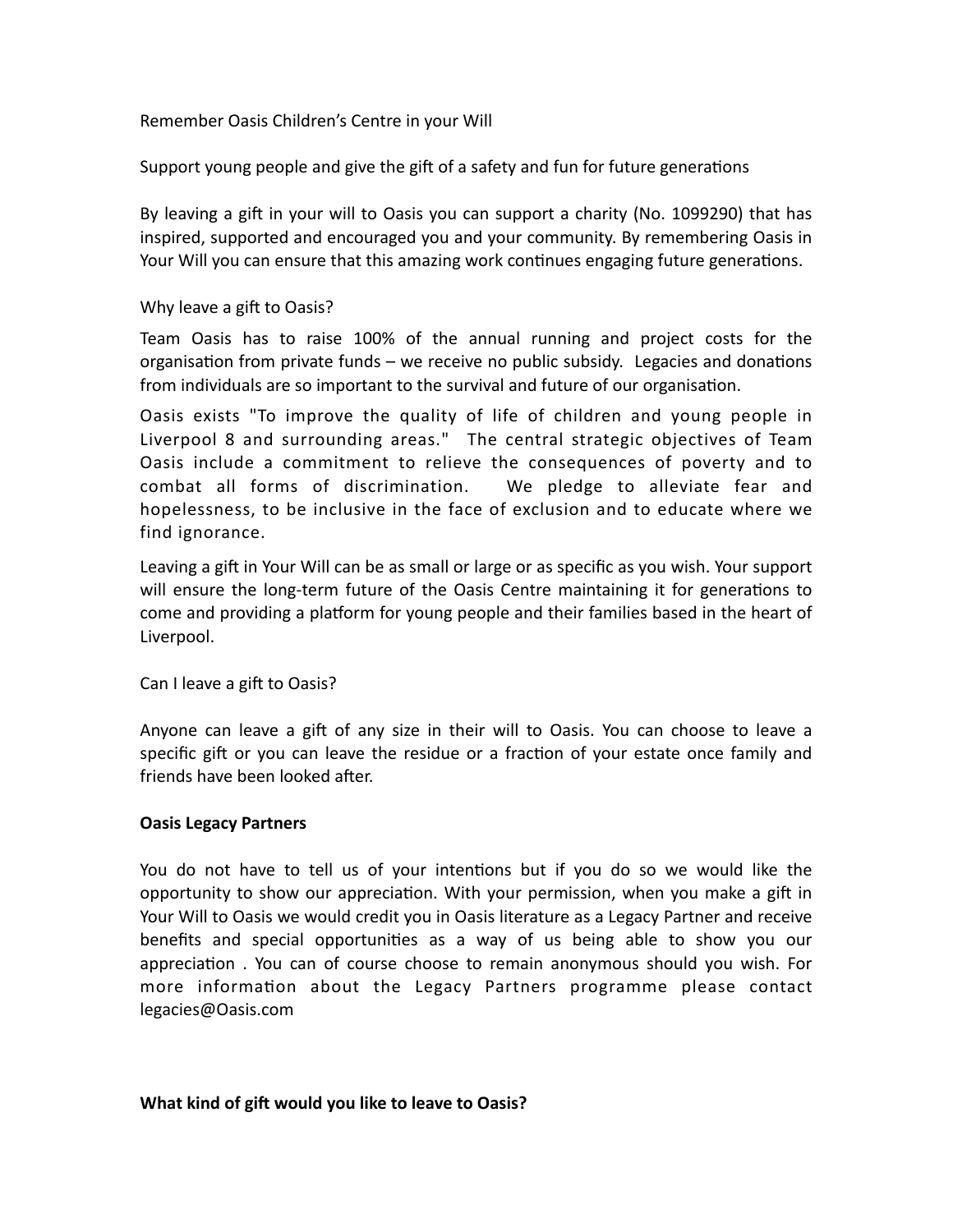## **1. Residual Bequest**

A good way to help is to leave all or part of what is left of your estate after all other gifts and debts have been paid. The main benefit of this type of gift is that it will not be eroded in value by inflation over the years, it is easy to add to an existing will (by adding a Codicil) without interfering with any specific sums you have already left to family and friends.

If you make a donation to general funds Oasis can use your gift where it is needed most. This is the most versatile option for Oasis meaning we can respond to needs as they arise, tackle challenges that may need addressing without warning and respond positively to new opportunities.

You can however leave your gift to a specific area of Oasis's work. The easiest way to let us know how you would like Oasis to apply a gift in your will is to include a letter with your will expressing your wishes. However, even if you are considering a donation for a specific area, it would be helpful if the clause in your will allows Oasis to use your donation *'for the general purposes of Oasis'* in the event that the specific need no longer exists at the time we receive your gift.

### 2. **Pecuniary Bequest.**

A Pecuniary Bequest is a specific sum of money which you leave to Oasis.

It is wise to remember that the value of money changes over the years and you may wish to alter frequently in order to keep up with inflation and if your circumstances change.

### **3. Specific Bequest**

You may wish to leave a specific item which can be sold to support our work. It could be property such as a house or an item of value such as a piece of jewellery or an antique, shares or bonds.

"I bequeath to Oasis of. Charity Number 1099290 (inserting the item/s to be bequeathed) to be used by Oasis at its discretion."

### 4. **In lieu of flowers at your funeral**

You may not wish to leave a legacy as such but you can request in your Will that donations are to be collected at your funeral in lieu of flowers for the benefit of Oasis.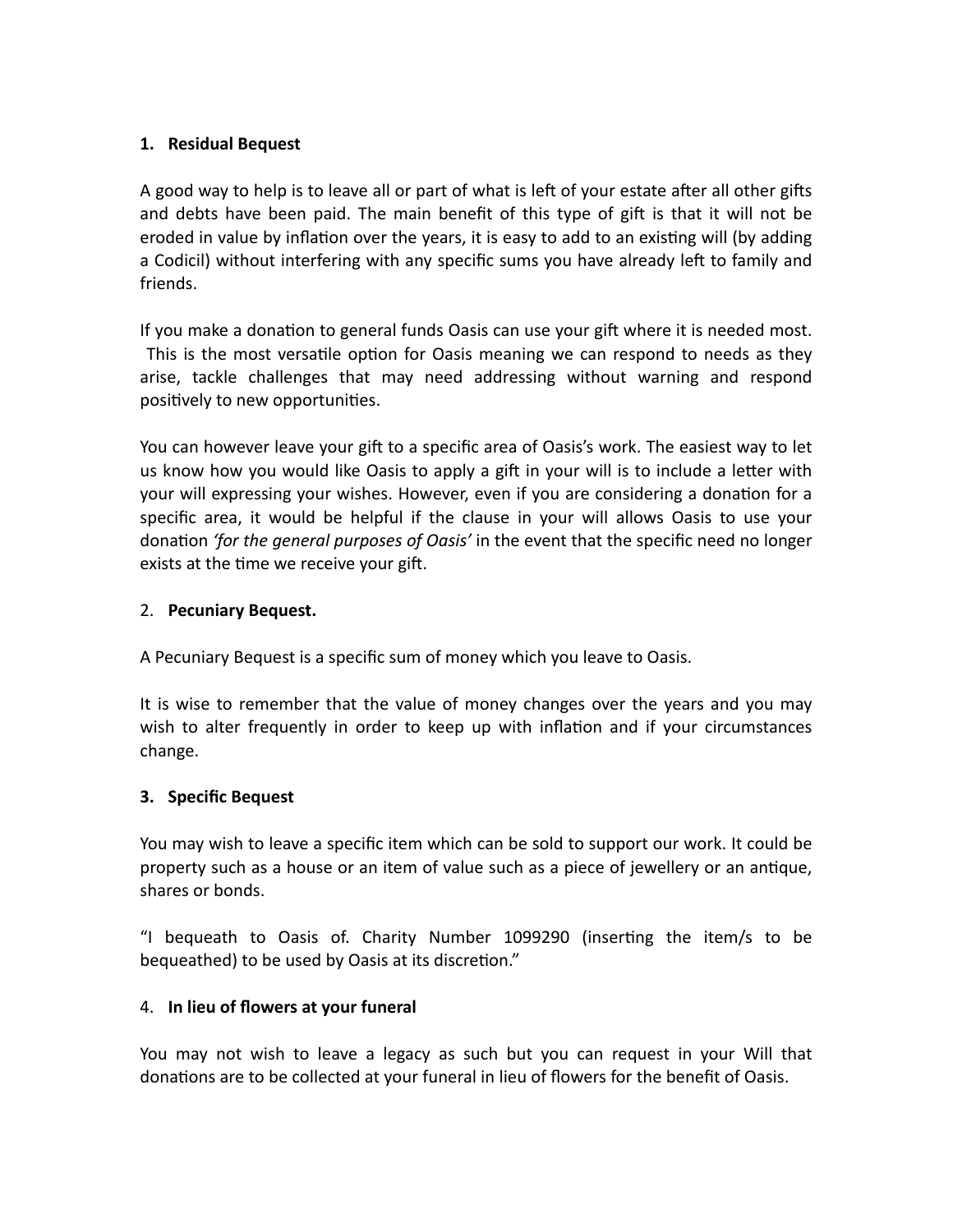### **How do I leave a gift to Oasis?**

You can include Oasis in your will by directing your gift to Oasis, registered charity number 1099290.

**Suggested wording:** "I bequeath to Oasis of (address)*, registered charity number 1099290, to be applied for the general purposes of Oasis the sum of £\_\_\_\_\_\_\_\_ (for a pecuniary bequest), or: the residue/ \_\_\_% of the residue of my estate (for a residuary bequest)"*

### **How do I update an existing will?**

Its vital to review your will at intervals to ensure it continues to reflect your wishes and circumstances.

You can update an existing will by adding a Codicil.

We would always advise you seek the advice of a solicitor or other relevant professional when making or changing a will.

## **What are the tax advantages in writing a will?**

If you leave a gift to a charity such as Oasis in your will, its value will be deducted from your estate (your money, possessions and property) before Inheritance Tax is worked out. If your estate is liable to Inheritance Tax, you could reduce the amount due by choosing to give money to charity. So if the value of your estate is more than the tax threshold it could reduce the burden of Inheritance Tax upon your beneficiaries. Your solicitor and accountant can tell you more. Charities do not pay inheritance tax on legacy gifts.

We appreciate that making a Will is a very personal and private matter, please be assured we will treat all information in the strictest confidence. For more information please contact legacy@Oasis.com

### **Bequest form**

You do not have to tell us of your intentions but if you do so we can ensure you receive the benefits to which you are entitled and keep our records up to date – this information is in no way legally binding. This information will be treated in the strictest confidence.

**Name Address Date of birth**